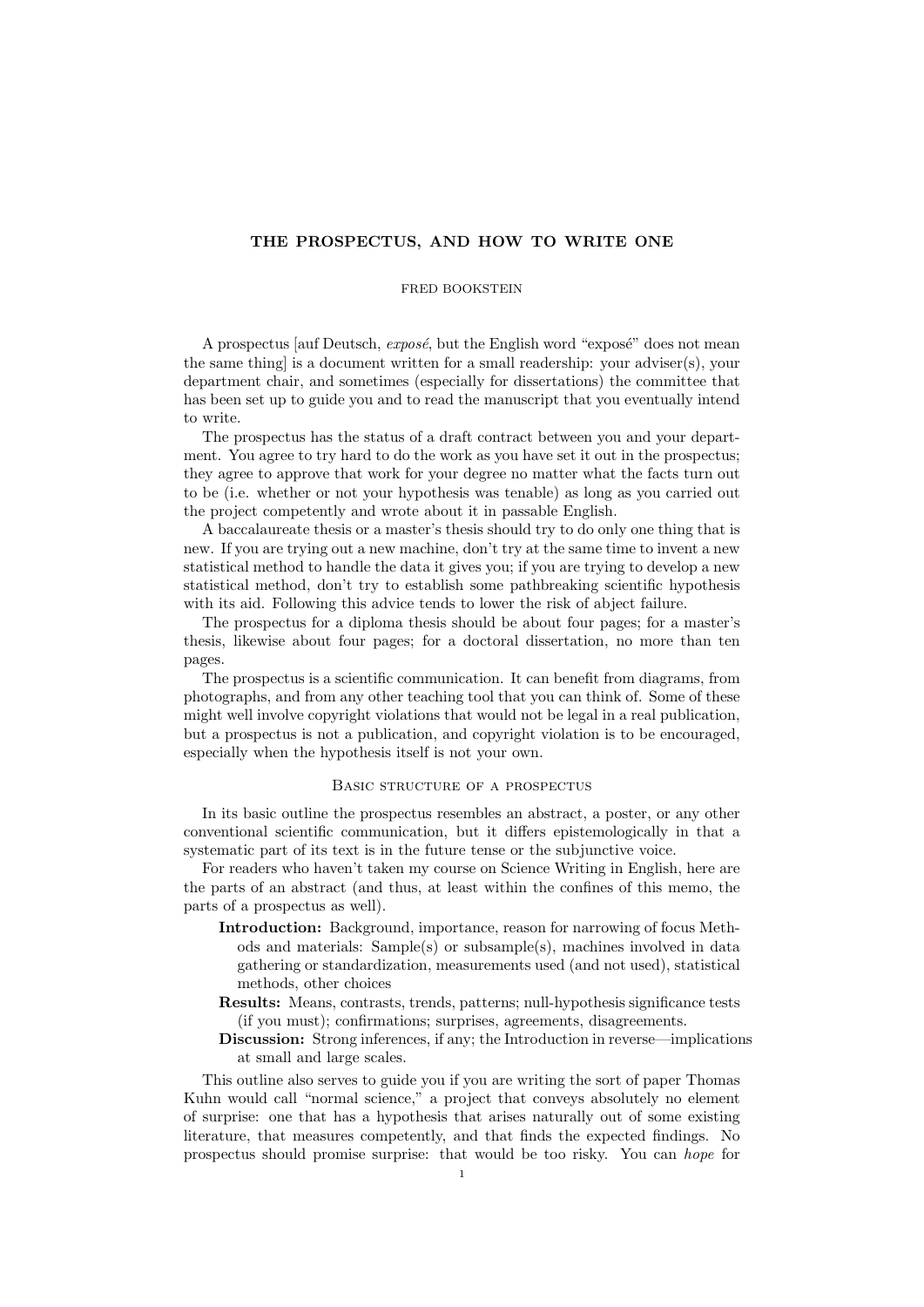surprise, but you cannot say you expect it: for in that case it would not be a surprise. Your project must appear to grow organically out of things that "we" (meaning the community of people who are interested in the same kind of question) already agree on. You are a student, and would not be permitted to move the center of your field no matter how brilliant you turn out to be.

Remember, in short, that the thesis is not primarily a contribution to knowledge. That contribution is mainly the task of the papers, if any, that are derived from it. The thesis is mainly a part of your training, designed to let your evaluators pass you without anticipating any embarrassment. A good prospectus helps them do their job as much as it helps you do yours.

The modifications to this outline that apply to the prospectus arise from the epistemological problem mentioned above. You are required, in effect, to write the Introduction, the Materials, and the Discussion of a scientific publication without having in hand either the Materials or the Results.

#### **INTRODUCTION**

The purpose of the introduction, broadly speaking, is to explain to the reader how s/he should think about the hypothesis at the core of your proposal. We are all aware that you are a student at this point, not a colleague, and that from that student status a particular problem usually (but not invariably) arises. Realistically speaking, you are unlikely to be adept at weighing the importance of a hypothesis, or for that matter at phrasing one in the first place. In fact, probably the hypothesis of your thesis isn't actually yours, but came from somewhere else.

My courses here teach a good deal of the classic literature of hypothesis-formation, from C. S. Peirce's abductive syllogism ("The surprising fact C is observed./But if A were true, C would follow as a matter of course./Hence there is reason to believe that A may be true") through John Platt's "strong inferences" (experiments that are capable of supporting any of at least two contrasting hypotheses, the selection to depend only on the facts that have not yet been gathered) right down to the bottom of the barrel, which is null-hypothesis statistical significance testing. Your hypothesis is almost certainly not your own in any important way. It may have been your mentor's hypothesis all along (especially if that mentor is also your source of financial support); it may arise from somebody's puzzlement at the contradiction between two published papers; it may be a logical "next step" in a research programme known only to its programmer; or it may instead represent idle curiosity, speculation about a pattern observed in one place as it might apply, or not apply, in another.

The introduction to a prospectus can admit the truth of none of these possibilities. It must instead make your choice of topic appear to be interesting to a broader readership than just your mentor. It will, for instance, help determine your next academic position (whether graduate student or newly fledged post-doc); it will, if you are lucky, supply the Introduction to the paper(s) you pull out of the thesis or dissertation, papers that will be reviewed by a much more variable sample of "peers"; it must cover you and protect you regardless of whether the hypothesis you were checking is in fact true or false, whether the methods you chose (or were chosen for you) are sound or unsound, whether the promised research material or study samples did or did not materialize.

Thus the best introductions, in my view, are the ones that begin most generally, along the lines of "Modern Europeans are endlessly fascinated by the evidence for recent human evolution." (This prototype, of course, is from anthropology.) Or, "We are all aware of the variability of human attractiveness." Or, "Here it is already 2008, and still nobody knows what species to assign the strange fossils from Flores."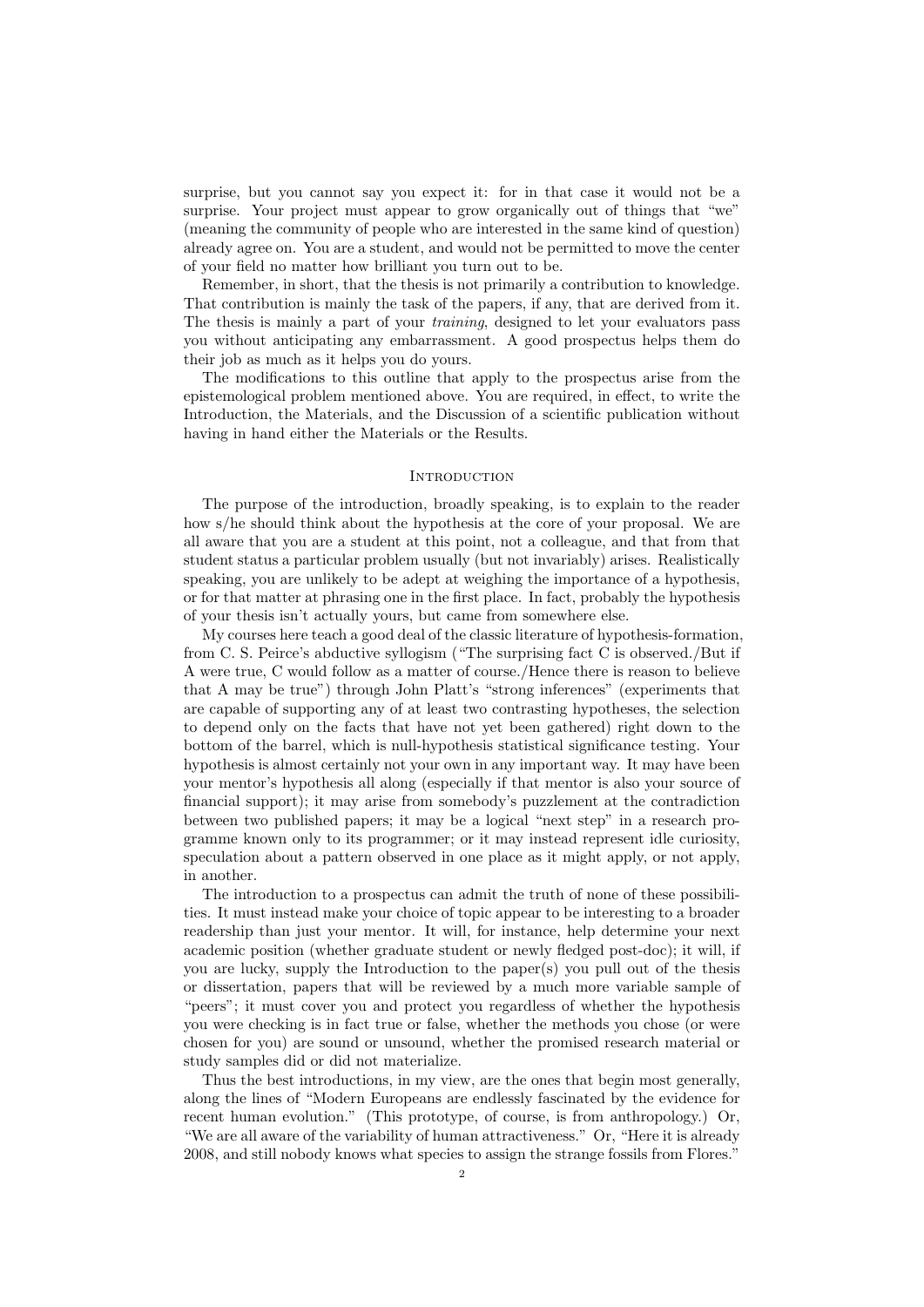The Introduction then goes on to embrace a bunch of citations to earlier publications, going as far back in time as you can, a century or more if possible. By "a bunch" mean approximately ten, and the order in which they are cited needs to be calculated, beginning with the most widely-known and ending with the most relevant (which may be a separate, non-overlapping sublist). Our field has made progress in some aspects (e.g., coherent quantification of the output of machines, like surface scanners or spectrographs) and very little progress in others (e.g., unequivocal assignment of paleospecies). If at all possible, try to show that there is a problem accessible of comprehension to a broad variety of readers, not only those who share the special skills, interests, or ideology of your research group.

At this point, roughly midway through the Introduction, you change rhetorics. You now decide that your reader is likely to be specialized in a particular jargon, and you make free with that jargon in order to enumerate the virtues of the few (two to five or so) most immediate sources of inspiration for your work. Each of these sources should be described in a pithy sentence or two explaining what the  $\alpha$ uthor(s) think he/she/they accomplished and what you are planning to do with this knowledge in the context of 2008 and the claims of the other few seminal papers or books in this little review.

You need to have thought these matters through carefully. It is OK if your main sources disagree—in fact, it is better for you in the end, since then you have more chances to agree with one of them—but you need to have mastered them well enough to narrate their claims and their disagreements cogently enough to pass review by an expert in precisely the same papers. Also, as your reasoning will need to draw specifically on concepts and contents of each of these references in the course of the Results text below, they will need to be built into a scaffolding of some sort, one that won't fall down. For instance, either they need to be talking about the same thing, or you need to be able to tell how their topics (or operationalizations) differ. Either they show progress, or instead confusion; you need to know which. Your work will need to articulate back to these sources, so you need to respect them, rely on them as models, and generally consider them wise.

You are now at roughly the bottom of page 1 (for diploma thesis and master's thesis prospectuses) or page 2 (for the dissertation prospectus). It is time to turn to the second part, Methods and Materials.

## Methods; Materials

In general, theses in the "inexact natural sciences," like medicine or anthropology, fall into two piles. In one pile, the Methods are familiar (Procrustes shape coordinates, etc.) but the Materials are not yet accrued (the people in a sample survey, or the next fifty patients needing maxillary restorative surgery at the Dental School). In the other pile, the materials are known (the set of Avar skulls from the NHM collection) but the methods are uncertain. It is rare to have a thesis for which both the materials and the methods are problematic—at least, for which both are known in advance to be problematic—and even more rare for both to be under adequate control: in this case there would not be a thesis, only a homework assignment. I cast the following notes as if the Methods are standard but the materials uncertain or problematic.

If the methods you are going to use are standard, say so. "I expect to gather landmarks specimen by specimen using the Microscribe in Room 2.024, analyze these locations via their Procrustes shape coordinates together with Centroid Size, examine their relative warp scores for evidence of clustering and then assess the dependence of shape on latitude, longitude, and  $\delta O^{18}$ ." This is not the place to show that you can transcribe accurately—please do not attempt to review the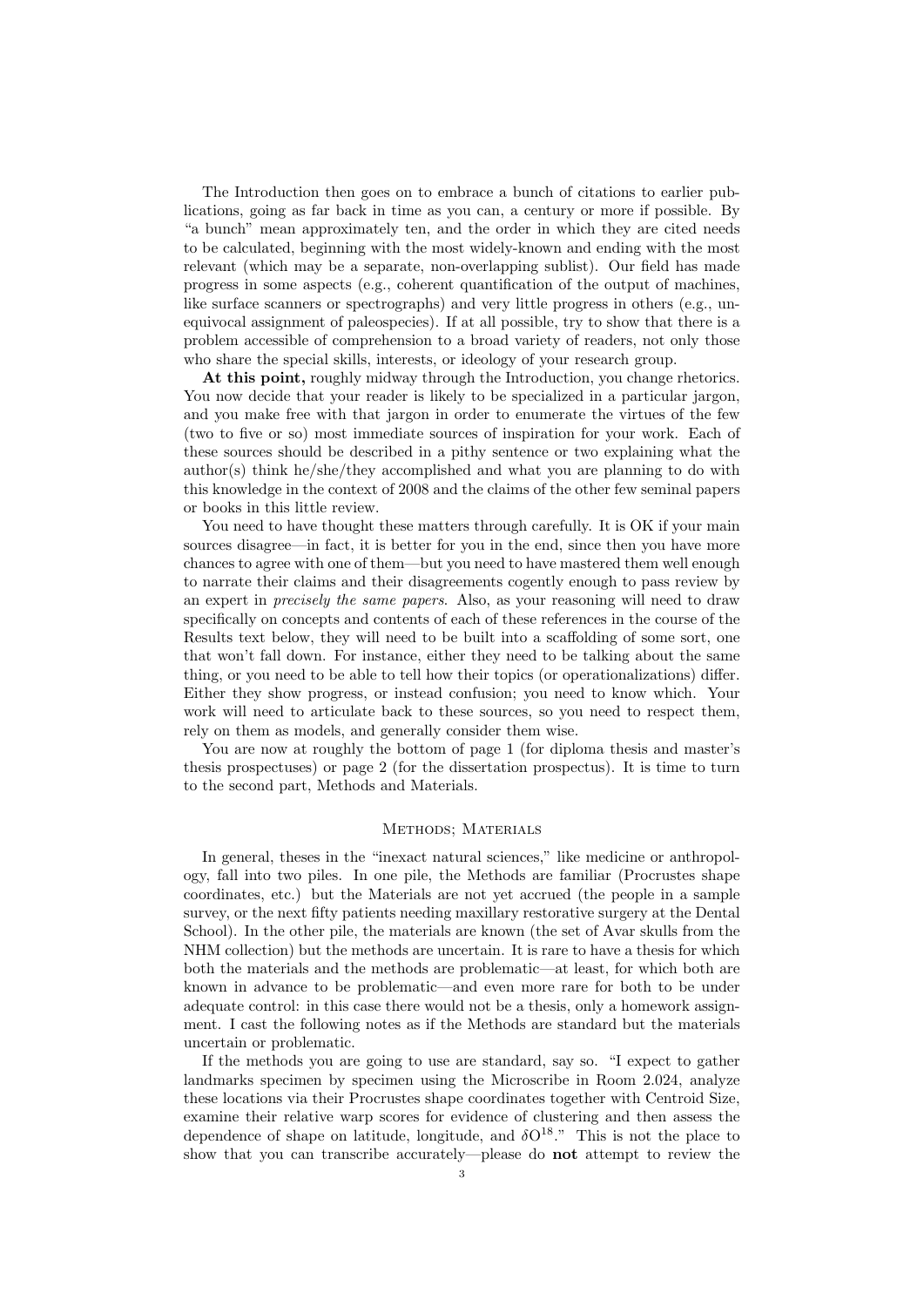foundations of morphometrics or multivariate statistical analysis here. (There will be a place for those expositions in the finished document.) For this paragraph, assume a reader competent in the methods you yourself intend to use. To help the other readers, feel free to cite one authoritative source per method, preferably a textbook. There is no point in "reviewing the literature" here, only in reassuring the reader that you know how your hypotheses will eventually be confronted with your data.

With standard methods, far more interesting is the Materials part of this section. You may be selecting from an existing collection, or you may be interviewing drunks in Vienna bars, or you may be intending to go around the world measuring one or more fossils in every capital city. Unlike the Methods, this is the part of your prospectus that your readers do not already know. What they know, instead, is a long lugubrious list of all the ways that well-meant plans for this stage of research can go awry. You can't get random samples of Viennese; or, your machine is known to work only in broad daylight; or, you don't yet have permission to subject the NHM samples to destructive testing; or, people sometimes lie when you ask them questions; or,  $\dots$ . You need to assure the reader of your general competence and skepticism at this data-gathering phase of the work. It is here that statements are useful along the lines of "every twentieth sample [or: subject] will be remeasured [or: asked a supplemental series of questions]," or "obviously damaged femurs will be omitted" or, best of all, "quality control at this stage of investigation will follow the principles of [citation here], who reported a root-mean-square test-retest error of 5.3 on the scale we are using." If the task of the Methods section was to confirm that you have taken the necessary courses, the task of the Materials section is to indicate that you know what you're getting into, more or less, and that you have enough general intelligence to work your way around the haphazard appearances of a range of ordinary logistical problems standing between you and your results.

A particular aspect of this reassurance task is that you show us (the readers) that you understand how to set out the protocols that govern a study (the written rules of sample selection, inclusions and exclusions, and the like) and that your understanding of these appear realistic. You don't have the space to show these protocols in detail, but you would do well to say something like "Questions will be administered in a randomized order" or "A rigorous sequence of digitizing operations will be posted at every digitizing station." You are attempting to convince your reviewers that you are shrewd enough to be permitted to proceed; this persuasion does not require many words, but it does involve a good deal of careful thought prior to the writing.

You are now at roughly the bottom of page 2 (for diploma thesis and master's thesis prospectuses) or page 5 (for the dissertation prospectus).

## **RESULTS**

Of all the sections of a prospectus, the Results section is the farthest from the contents of a conventional scientific paper as you have grown to know them. You have to write about the results as you *expect* to find them, and you have to justify those expectations. Nobody will hold you to Zoroastrian standards of prophetic accuracy, but you need to show that, to put it bluntly, you are capable of recognizing when data has met the Interocular Trauma Test—that when a signal hits you squarely between the eyes, you will notice it.

In this part of the prospectus, then, you go back to the small list of main sources you summarized in the introduction, and now divulge a few more crucial details about each: namely, the way in which these worthy forebears of yours managed to ground the empirical inferences that, in the event, actually flowed from their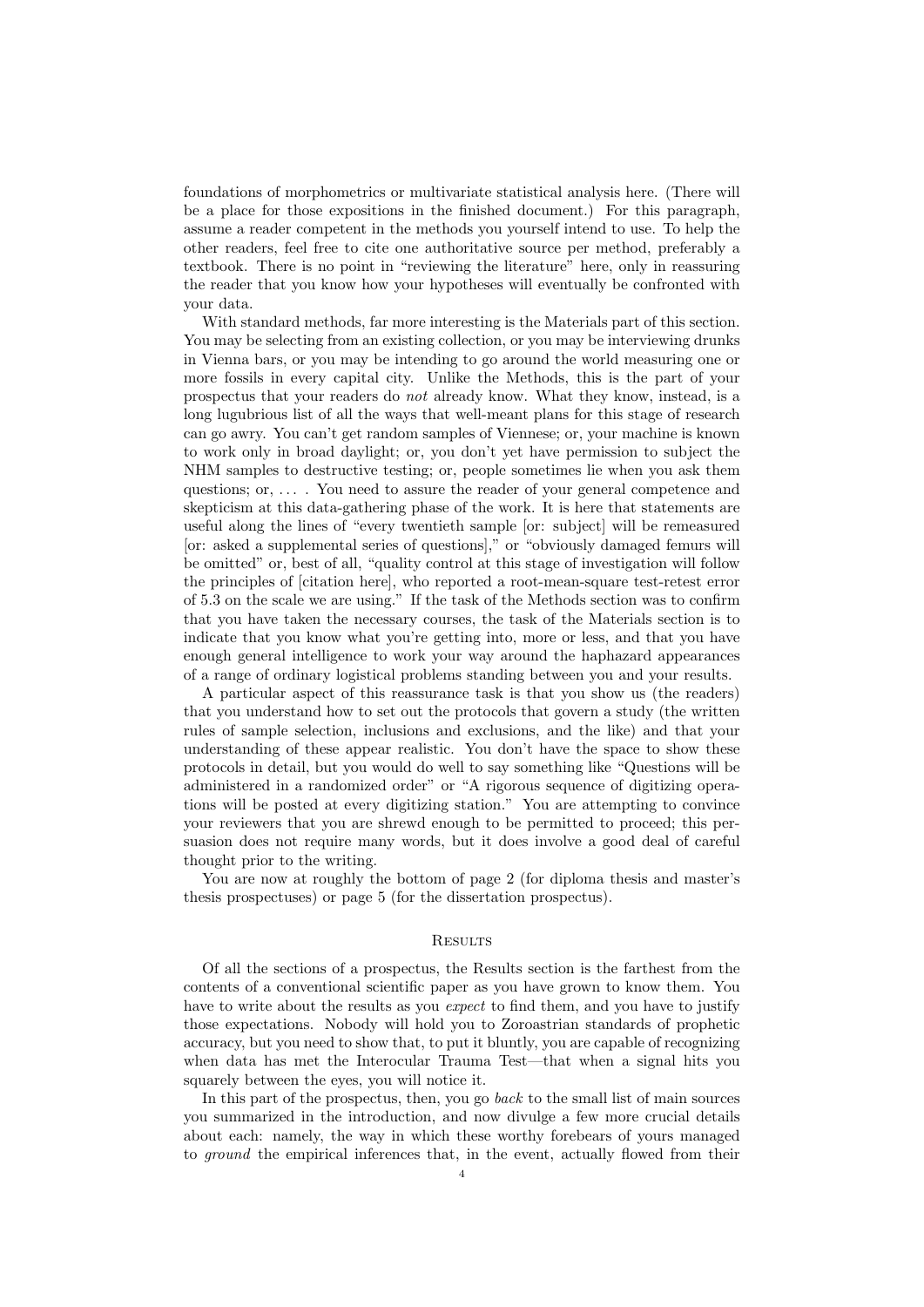data (along with reminders to your reader of how your data design does and does not accord with theirs). For instance, "Bookstein's corpus callosum paper of 2002 showed the correlation of structure and function by examining the subsamples of his subjects that were extreme on a singular warp, and showed that they differed systematically on long lists of psychological measurements; if I find a significant relation between structure and function in my data, I will do the same to tease out its meaning in ordinary univariate form." Or, "Smith et al. (1906) found a regression coefficient of  $+0.30$  for males and  $-0.25$  for females. I will explore various combinations of mediating variables and paths in an effort to confirm her findings; if the change over the intervening century seems irremediable by statistical magic, I will search hard in contemporary records to ascertain additional factors that might account for this difference." Or, "The principal competing hypothesis to mine is Johnson's, dealing with age of the woman at first birth. I will compute a formal likelihood ratio test of the support of the data for his model over mine."

In this section, as in the Methods section, there are standard approaches to exceptions that can be invoked merely by mentioning them. Missing data will be noted and treated as follows: . . . . Outliers appearing in scatterplots will be remeasured before the main analysis goes forward. Questionnaires with responses of all-0 or all-10 will be set aside.

Perhaps the most powerful single component of this section is what is called, in other contexts, a pilot study, a demonstration in the small of what you are proposing to do in a larger arena. You can show an image capture of one fossil, along with landmarks (hand-placed if necessary) on its surface; or, you can show a photograph of one subject (your mother) sitting in front of a computer screen bearing a reasonably relevant-looking mockup of a data form half-filled-in; or you can demonstrate that sitting at Ruberl you encounter at least three people per hour who would meet your selection criteria, or that the AKH reports 1,000 new patients with disease X per year, of whom you will need 1 per month for your sample.

You have arrived at the bottom of page 3 (for diploma thesis and master's thesis prospectuses) or page 8 for dissertation prospectuses. There is one section left, the Discussion.

## **DISCUSSION**

While this section is important, it is in many ways the easiest to write, especially if you have followed my hints over the preceding three sections. In an ordinary paper or poster, the Discussion section walks "backward up the ladder" that you walked down in the Introduction: first turning to a critique of your own prior work, modestly emphasizing its inadequacy and uncertainty; then to a confrontation of what you (expect to) find with the literature out of which your project grew; finally, back at the level of the larger scholarly community or even the general educated public, a statement of the implications of your findings if they turn out the way you expect.

You are not responsible for the truth of any of this, of course, as you have not measured (much) data; but that should not stop you from emphasizing the uses to which your findings might be put. "It is reasonable to expect that we could contribute considerable insight to the problem of the familial origin of attractiveness rating behaviors, which has been left in some confusion by the disagreement between Grammer and . . . about . . . . If our methods support the findings of Grammer in this somewhat different study design, it must be because . . . . On the other hand, if we support Freud et al., it would be natural to follow up immediately with a measurement of the other jaw." "Depending on the dominant few terms in the discriminant function, future projects by the members of this work